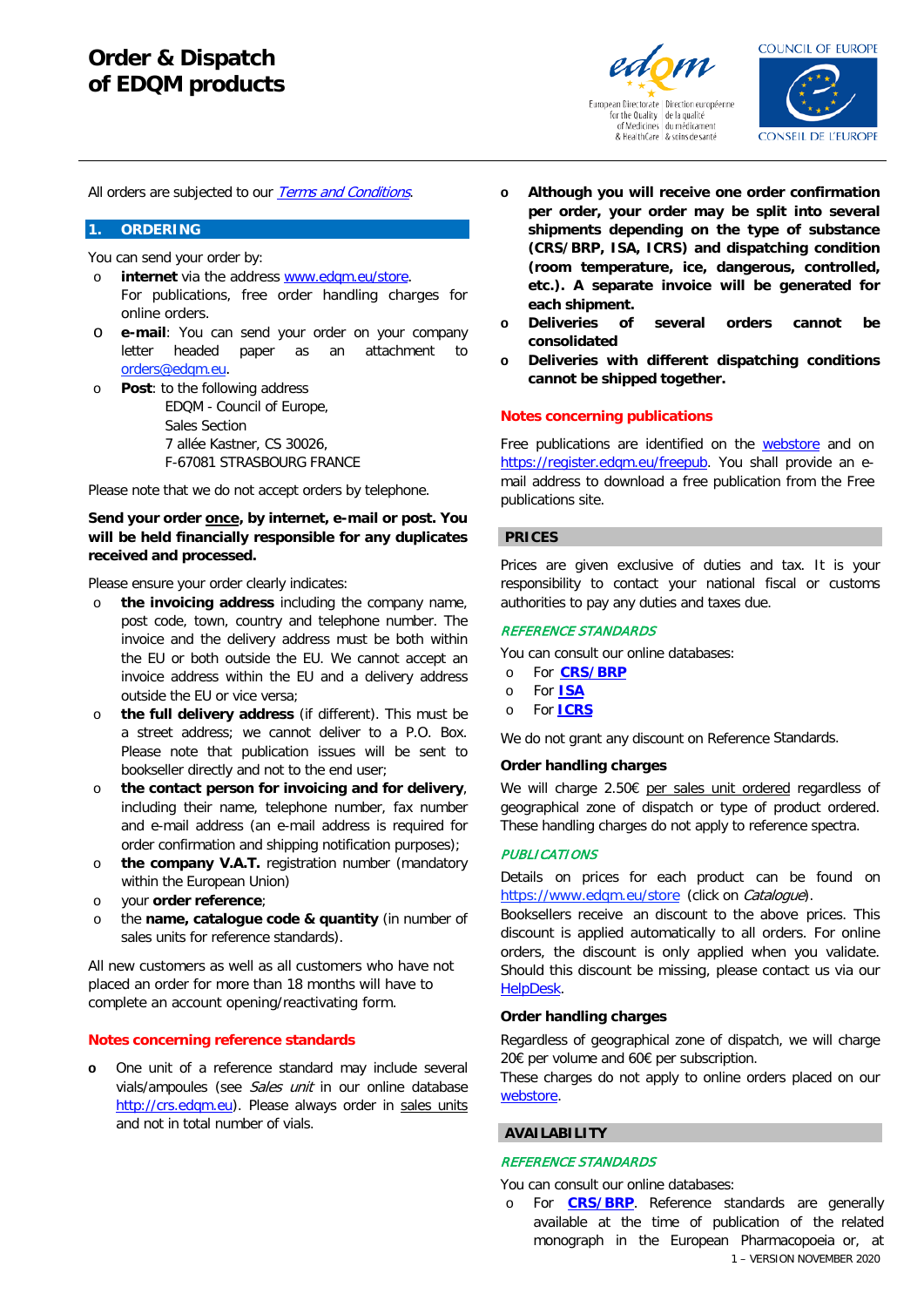

for the Quality de la qualité<br>of Medicines du médicamen & HealthCare | & soins de santé



the very latest, when the monograph comes into force.

- o For **[ISA](https://crs.edqm.eu/db/4DCGI/search?vSelectName=4&vContains=1&vtUserName=ISA&OK=Search)**
- o For **[ICRS](https://crs.edqm.eu/db/index.icrs.html)**

We reserve the right to limit the purchase quantities of a reference standard (i.e. 1 unit every 30/90 days) where stock levels are low so as many purchasers as possible will receive at least some of the limited quantities. Despite our best efforts, we may exceptionally run out of stock or have a delay in the availability of a recently established reference standard.

## **Unavailability**

If, for any reason, an item is unavailable when you place your order, we will create a back-order (except for products in limited quantities and some exceptional cases). We will automatically ship any back order that becomes available.

Unavailable items are mentioned on the order confirmation. Their estimated availability date will be shown in the "Estimated availability" column.

## **PUBLICATIONS**

10th Edition publication schedule available [here.](https://www.edqm.eu/fr/Pharmacopee_Europeenne_10e_Edition)

All other publications are available unless otherwise indicated on our [webstore.](http://www.edqm.eu/store)

You can order an EDQM publication which is not yet available. However, you will be invoiced as soon as we process your order and our credit terms will apply (payment within 30 days end of the month). As soon as the item is published we will send it to you.

# **ORDER HANDLING**

## **Order confirmation**

Your order is normally registered within 2-3 working days. Once your order has been processed, we will acknowledge it by e-mailing you an order confirmation. The order is then dispatched subject to receiving all necessary documentation and authorisation that may be required.

#### **Queries/Incomplete orders**

If we have any queries regarding your order or we need additional documentation to complete your request, we will register your order and then contact you by e-mail or via our order confirmation. Therefore, please carefully read the texts in the comment box and on each article line of the order confirmation. When replying to us, please quote the reference given. The order will remain in our database for one month. However if the EDQM does not receive a reply within one month, it will be cancelled.

### **Problems linked to customer account**

If an account is blocked due to unpaid invoices or if the credit terms are exceeded, no new orders will be processed. Our Accounts Payable Section will contact you in order to solve this issue. Only once the account is settled we will process the outstanding orders.

## **Lost orders**

If within 5 working days you have not received your order confirmation, please contact us via the **HelpDesk**.

Please do not send duplicates of your orders without clearly mentioning it is a copy/duplicate. Otherwise, it may be processed as a new order and you will be financially responsible for the duplication.

## **CANCELLING OR MODIFYING YOUR ORDER**

If you need to amend or cancel your order, please send an e-mail immediately (and no later than 24 hours after we have sent the order confirmation) to [orders@edqm.eu.](mailto:orders@edqm.eu) Please include in the subject line of your message our EDQM order reference number (as indicated in our order confirmation).

#### **QUOTATION**

## REFERENCE STANDARDS

You can ask for a quotation via our [webstore.](http://www.edqm.eu/store)

Requests will normally be processed within 5 working days.

## **PUBLICATIONS**

You can generate a quotation for all publications via our [webstore.](http://www.edqm.eu/store)

To benefit from free handling charges (only proposed on the web), quotation issued via the store must be transformed into a formal order from the store itself.

The EDQM does not provide additional quotations, unless under exceptional circumstances.

### **PROFORMA INVOICE**

Proforma invoices are exceptionally issued in the following cases:

- o pre-payment required by the EDQM,
- o requests to satisfy local regulations.

In this last case, please send us your official order and add a note to it to indicate that you need a proforma. If the order should not be dispatched before we receive your green light, please clearly mention it on your order.

#### **INVOICE**

Commercial invoices are issued after the shipment of the parcels.

## **2. DISPATCH**

You are responsible for the cost of import customs clearance, for paying the duties and taxes required in the country of import and for unloading the goods.

In no event, shall the EDQM be held responsible for any deterioration of the goods, due to their delayed delivery by the courier.

Only the EDQM has the right to choose the shipping services used to dispatch EDQM items. You will not be able to provide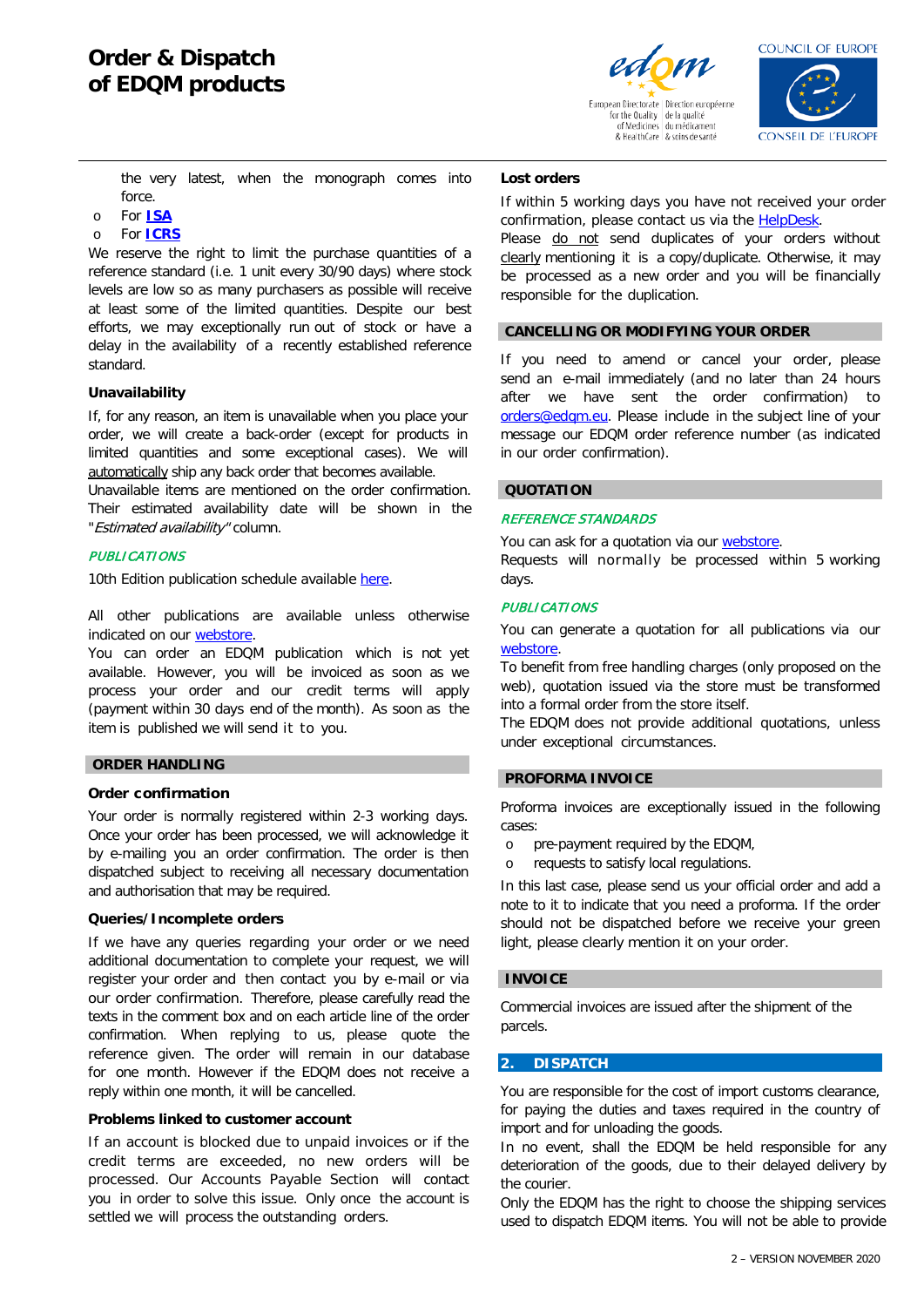

& HealthCare | & soins de santé

**COUNCIL OF EUROPE** 

**CONSEIL DE L'EUROPE** 

your shipping import account number to pay shipping charges nor pick up the order directly.

**Regulatory Procedures and SH/NDP** (harmonised system nomenclature for customs clearance of goods): in the event of special requirements in your country, you shall obtain the import authorisations and resolve any regulatory matters before the goods are ordered and shipped.

You shall be personally responsible for the tariff classification in the country of import and will assume the ensuing regulatory, fiscal, health and safety obligations.

You shall be entirely responsible if the goods are held up at customs at the time of import. In no event shall the EDQM be able to provide any assistance.

The SH/NDP is strictly limited to export operations out of the European Union.

## **Origin of the goods**

Diplomatic, Council of Europe - France.

## **DELIVERY TIME**

Our items are dispatched via FEDEX (deliveries within the EU) and DSV (rest of the world). DSV may subcontract to another shipping company such as DHL/FEDEX/UPS for "door to door" shipments.

### REFERENCE STANDARDS

The table on pages 4 and 5 shows our estimated delivery timelines. This timing starts to apply when the order confirmation has been sent.

An estimated shipping date will be mentioned on the Prior Dispatch Note sent to you within 48 hours from the order confirmation.

After shipment, the exact dispatch date as well as the tracking number will be mentioned on the Dispatch notification which will be sent to you by e-mail. Please note that the AWB will be e-mailed to you separately by our carrier as soon as it becomes available. The AWB cannot be provided in advance.

If in-stock items do not reach you within the timelines shown in the table or if you think your package may be lost, please contact us via the **[HelpDesk](https://go.edqm.eu/HDpubs)**. Please note it is your responsibility to contact us within one month from the Dispatch note date or eventually from your order date. Past this delay, your complaint will not be considered as valid.

#### **PUBLICATIONS**

The items will be sent to the delivery address as specified on the order form. We cannot, under any circumstances, deliver to PO boxes.

If you order an item that is currently available (and in stock), preparation for dispatch will be initiated within 5 working days (with some exceptions) of receiving your order.

Dispatch details will be sent to you by e-mail once your package has been shipped.

If you do not receive the available items within 15 working days and think your package may have been lost, please contact us via the **HelpDesk**. Please note it is your

responsibility to contact us within one month from the delivery note or eventually from your order date. Past this delay, your complaint will not be considered as valid.

## **INCOTERM**

## REFERENCE STANDARDS

All goods are shipped either DAP, CIP or CPT depending on the destination and item type (see table on page 4 and 5).

## **PUBLICATIONS**

Goods are shipped to the purchaser on a DAP basis, namely, delivered at place insurance included. We deliver the goods to the purchaser not cleared for import and not unloaded by any arriving means of transport.

## **SPECIAL REQUIREMENTS**

#### REFERENCE STANDARDS

It is your responsibility to check if a special permit is needed in the importing country or if no importation at all is allowed. All necessary documentation has to be provided with the order.

The goods will be sent after reception of all the documents. The dispatch details are going to be forwarded to you by email after dispatch of the goods.

Documents to be provided:

#### For Precursors (\*prec)

#### o **within the EU**

- $\checkmark$  a duly completed *end-user declaration form* stating the use(s) of the substance(s), in line with the current European form (an example is available [here](https://www.edqm.eu/en/ph-eur-reference-standards-orders-catalogue) in the right hand column).
- $\checkmark$  a copy of your licence.
- o **other countries**
- $\checkmark$  an original import permit to be sent at the following address:

EDQM - COUNCIL OF EUROPE Sales Section 7 allée Kastner

F-67000 STRASBOURG, FRANCE

Once we have received the required document, the EDQM will request an *export permit* from the French Ministry for Economy (it will take up to 10 weeks to get this document). It is the responsibility of the customer to obtain any necessary documents to comply with import law.

## For Psychotropic substances/ narcotics (\*psy)

- **France:** a copy of the appropriate licence for holding such substances (Autorisation de détention or the Déclaration d'ouverture d'un établissement pharmaceutique).
- Other countries: an original *import permit* to be sent at the address given above. The EDQM will then request an export permit from the French Ministry of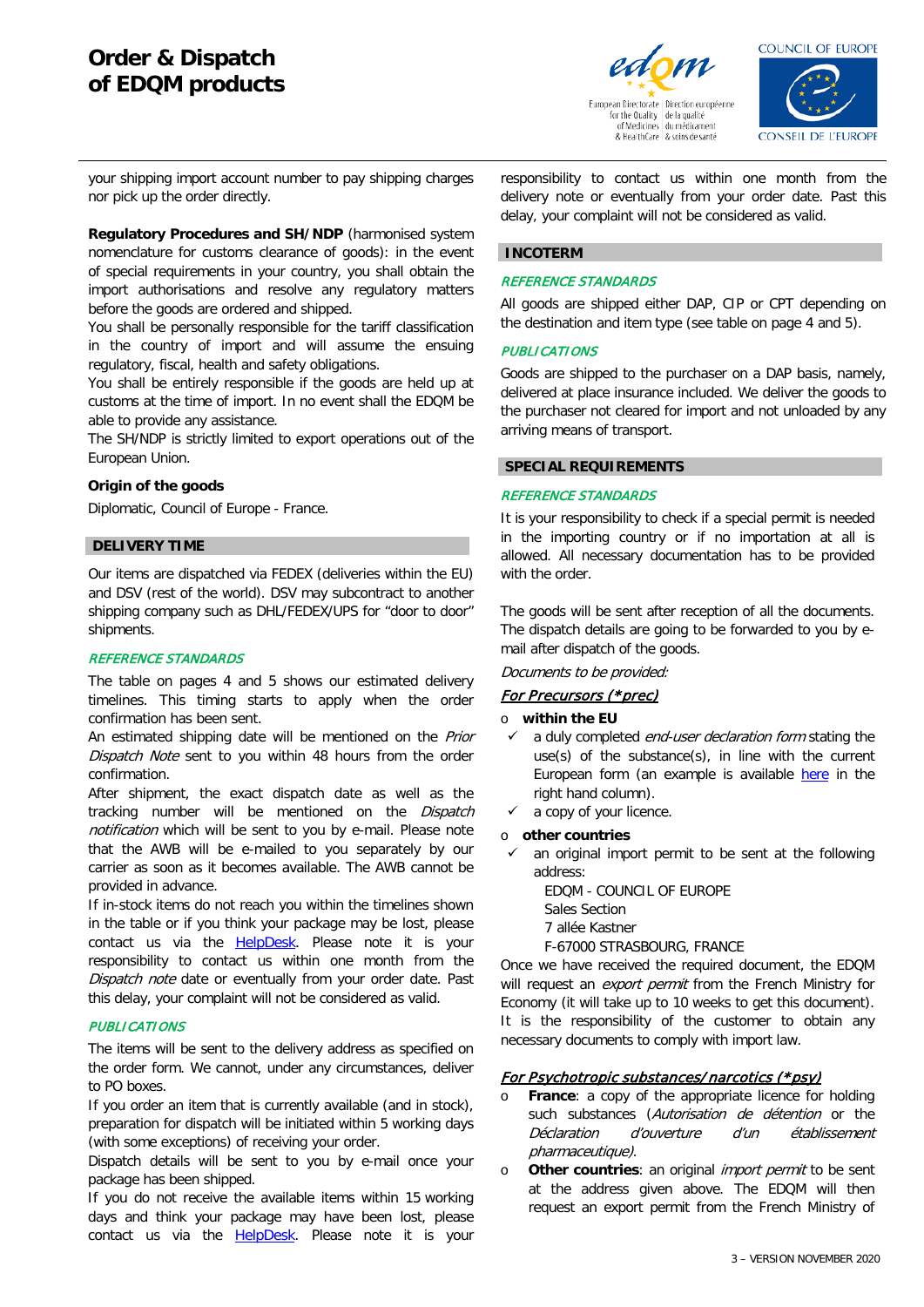

European Directorate | Direction européenne<br>
for the Quality | de la qualité<br>
of Medicines | du médicament<br>
& HealthCare | & soins de santé



Health (it will take up to 10 weeks to get this document).

# For ozone-depleting substances (\*ODS)

# o **Within the EU**

 $\checkmark$  Any laboratory located in the EU must first inform the EDQM of its valid labODS number. Failing this, the order will not be authorised*.*

## o **Other countries**

 $\checkmark$  An export licence issued by the European Commission will be requested by the EDQM (validity: 28 days).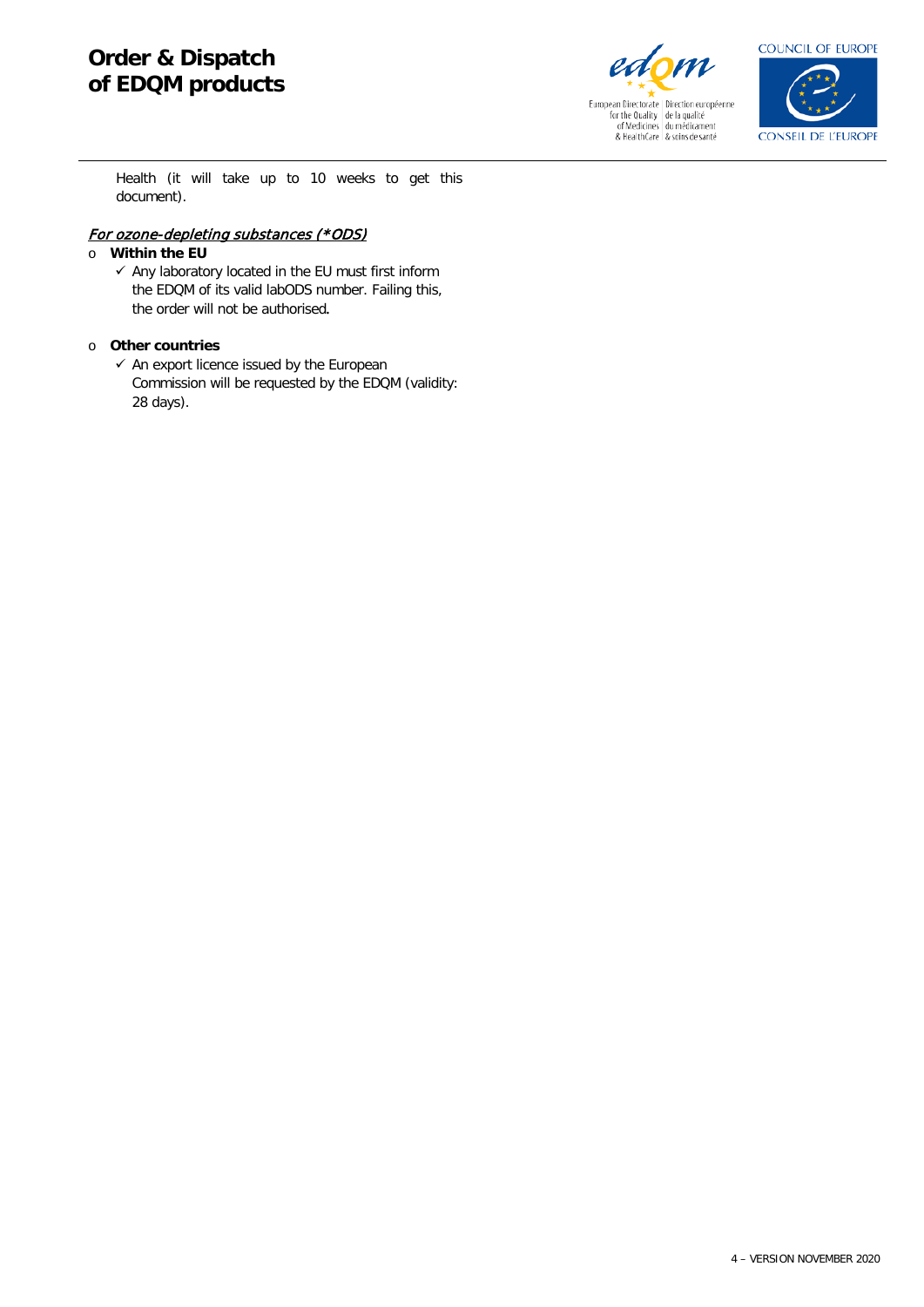# **Reference Standards - Dispatch and Delivery**

*(To be read in conjunction with our catalogue [http://crs.edqm.eu\)](http://crs.edqm.eu/)*



| <b>DAP: Delivered At Place (Delivered duty unpaid insurance included)</b> |
|---------------------------------------------------------------------------|
| CPT: Carriage Paid to for deliveries with a value lower than 500€         |
| - parcel delivered to the airport to be collected by consignee            |
| - we do not take in charge storage fees / final delivery                  |
| <b>CIP: Carriage and Insurance Paid to</b>                                |
| percel delivered to the eirport to be collected by consignee.             |

- parcel delivered to the airport to be collected by consignee
- we do not take in charge storage fees / final delivery  $\sim$

|                                                      | <b>Shipping</b><br>group | <b>EUROPEAN UNION</b> |                                                                              |                      | <b>OUTSIDE EUROPEAN UNION</b>                                                                                |                                                                                                                                                      |                                                                                                                                                 |  |  |
|------------------------------------------------------|--------------------------|-----------------------|------------------------------------------------------------------------------|----------------------|--------------------------------------------------------------------------------------------------------------|------------------------------------------------------------------------------------------------------------------------------------------------------|-------------------------------------------------------------------------------------------------------------------------------------------------|--|--|
| <b>Shipping conditions</b>                           |                          | Incoterm              | <b>Delivery leadtime</b><br>(upon receipt of prior<br>dispatch notification) | Incoterm             | <b>Delivery leadtime</b><br>(upon receipt of prior<br>dispatch notification)                                 | <b>Exceptions</b>                                                                                                                                    |                                                                                                                                                 |  |  |
| Shipment at ambient<br>temperature                   | A <sub>1</sub> A         | <b>DAP</b>            | 6 working days                                                               | <b>DAP</b>           | 7 working days                                                                                               | <b>CPT only</b>                                                                                                                                      | Algeria, Argentina, Brazil, Bolivia, Chile, Colombia, Costa Rica, Ecuador, Guyana,<br>Morocco, Mexico, Paraguay, Peru, Uruguay, Venezuela.      |  |  |
|                                                      |                          |                       |                                                                              |                      |                                                                                                              | CPT / CIP                                                                                                                                            | Cameroun, India, Iran, Ivory Coast, Madagascar, Mali, Mauritius, Russian<br>Federation, Senegal, Sudan, Suriname, Togo, Uganda, Yemen, Zimbabwe |  |  |
|                                                      |                          |                       |                                                                              |                      |                                                                                                              | Syria: No shipments                                                                                                                                  |                                                                                                                                                 |  |  |
| Shipment under ice<br>$(+ 5 °C)$                     | <b>B1A</b>               |                       |                                                                              |                      | 7 working days but<br>depending on flight                                                                    | Paraguay: No dry-ice shipments<br>Papua New Guinea, Yemen, Syria: No shipments                                                                       |                                                                                                                                                 |  |  |
| Shipment under ice<br>$(-20 °C)$                     | C1A                      | <b>DAP</b>            | Parcels sent on Mondays<br>and Tuesdays only-<br>6 working days              | CIP/CPT              | availability<br>Please provide your preferred                                                                | Switzerland: door-to-door shipments (DAP)                                                                                                            |                                                                                                                                                 |  |  |
| Shipment under dry-ice*                              | D1A                      |                       |                                                                              |                      | airport and customs broker to<br>optimise delivery process.                                                  | CPT only: Peru, Algeria, Morocco, Brazil, Argentina, Bolivia, Chile, Colombia, Costa Rica,<br>Ecuador, Guyana, Mexico, Paraguay, Uruguay, Venezuela. |                                                                                                                                                 |  |  |
| <b>Shipment of Dangerous</b><br>Goods under ice      | <b>B1B</b>               |                       | Parcels sent on Mondays<br>and Tuesdays only-<br>6 working days              | CIP/CPT <sup>1</sup> | 7 working days but<br>depending on flight                                                                    | dangerous goods deliveries might be restricted in some countries, if we cannot find a suitable<br>courier you will be informed                       |                                                                                                                                                 |  |  |
| <b>Shipment of Dangerous</b><br>Goods under dry ice* | D <sub>1</sub> B         | CIP/CPT <sup>1</sup>  |                                                                              |                      | availability<br>Please provide your preferred<br>airport and customs broker to<br>optimise delivery process. | European Union : door-to-door shipments (DAP) as far as possible<br>Papua New Guinea, Yemen, Syria, San Marin, Paraguay: No shipments                |                                                                                                                                                 |  |  |
| Dangerous goods at<br>ambient temperature            | A1B                      | DAP <sup>2</sup>      | 6 working days                                                               | CIP/CPT              | 7 working days                                                                                               | dangerous goods deliveries might be restricted in some countries, if we cannot find a suitable $^2$<br>courier you will be informed                  |                                                                                                                                                 |  |  |

# Incoterms per shipping conditions

To know the shipping conditions, please refer to the online catalogue http://crs.edqm.eu